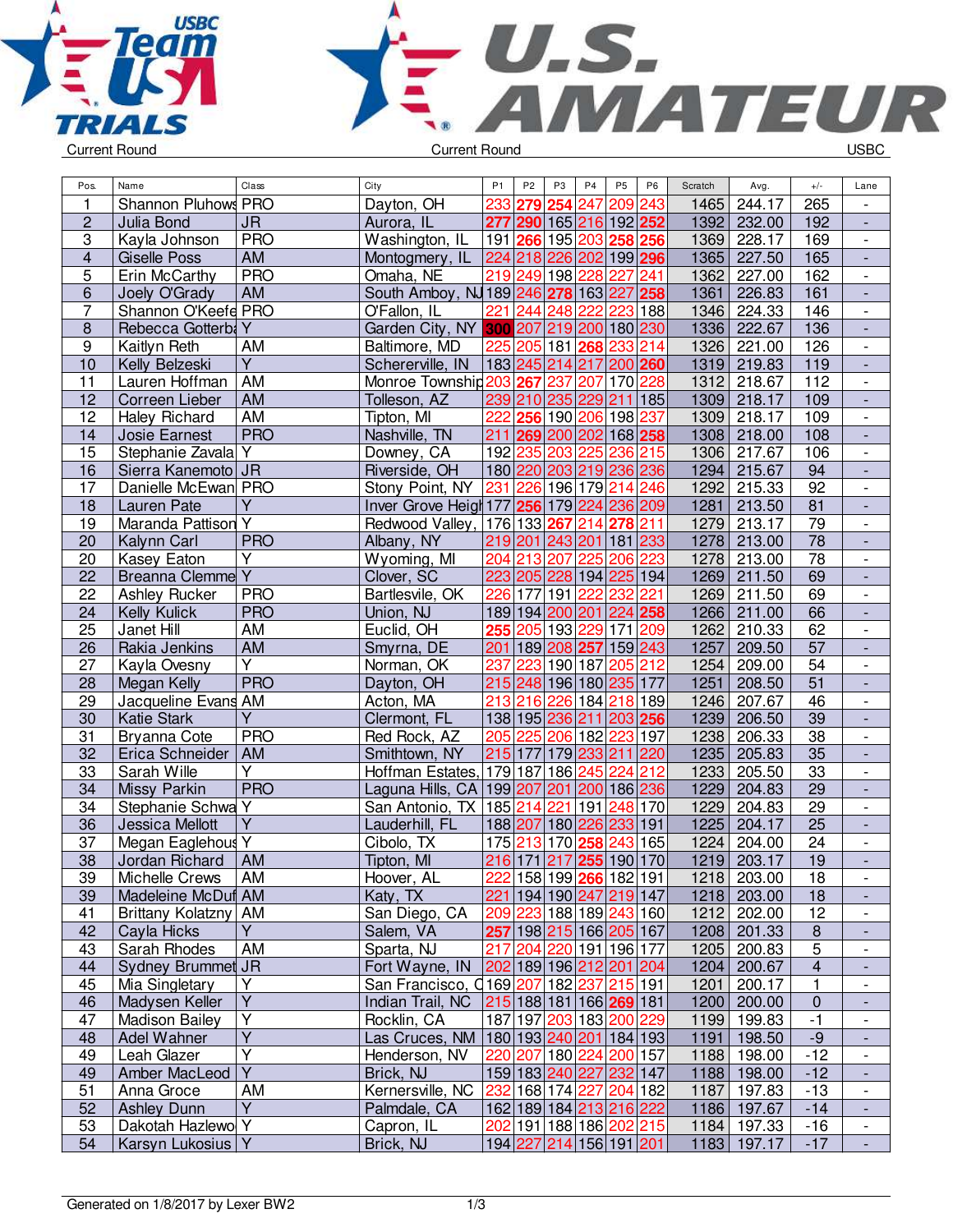



| Pos. | Name                   | Class                   | City                                                | P <sub>1</sub> | P <sub>2</sub> | P <sub>3</sub>                         | P <sub>4</sub> | P <sub>5</sub>  | P <sub>6</sub> | Scratch | Avg.        | $+/-$  | Lane                     |
|------|------------------------|-------------------------|-----------------------------------------------------|----------------|----------------|----------------------------------------|----------------|-----------------|----------------|---------|-------------|--------|--------------------------|
| 55   | <b>Mabel Cummins</b>   | Y                       | Elburn, IL                                          | 192 200        |                |                                        | 182 215        | 192 201         |                | 1182    | 197.00      | $-18$  | $\overline{\phantom{a}}$ |
| 56   | Haley Cummings JR      |                         | Huber Heights, O 179 182 206 211                    |                |                |                                        |                | 183 220         |                | 1181    | 196.83      | $-19$  |                          |
| 57   | Jessica Wolfe          | $\overline{Y}$          | Kettering, OH                                       |                |                | 176 193 207 185 183 236                |                |                 |                | 1180    | 196.67      | $-20$  | $\overline{\phantom{a}}$ |
| 58   | Jordan Newham          | $\overline{Y}$          | Aurora, IL                                          |                |                | 245 192 152 196 202 183                |                |                 |                | 1170    | 195.00      | $-30$  | $\overline{a}$           |
| 59   | Cassidy Courey         | Y                       | Brooklyn Center, 172 222                            |                |                | 175 157 182 256                        |                |                 |                | 1164    | 194.00      | $-36$  | $\overline{\phantom{a}}$ |
| 60   | <b>Madison McCall</b>  | $\overline{Y}$          | North Myrtle Bead 214 197 180 187                   |                |                |                                        |                | 169 215         |                | 1162    | 193.67      | $-38$  | $\overline{\phantom{a}}$ |
| 61   | <b>Crystal Elliott</b> | Υ                       | Melbourne, FL                                       |                |                | 208 189 176 187                        |                | 202 189         |                | 1151    | 191.83      | $-49$  | $\overline{\phantom{a}}$ |
| 61   | Mikayla Guernsey Y     |                         | Fulton, NY                                          |                |                | 183 190 173 202 174 229                |                |                 |                | 1151    | 191.83      | $-49$  | ٠                        |
| 63   | Kelsi Anderson         | $\overline{Y}$          | San Antonio, TX                                     | 214            |                | 182 190 192 159 212                    |                |                 |                | 1149    | 191.50      | $-51$  | $\overline{\phantom{a}}$ |
| 63   | Katherine Sutphir PRO  |                         | Maitland, FL                                        | 222            |                | 194 203 166 159 205                    |                |                 |                | 1149    | 191.50      | $-51$  | $\frac{1}{2}$            |
| 65   | Gazmine Mason          | AM                      | Cranston, RI                                        | 233            |                | 165 170 192 173 214                    |                |                 |                | 1147    | 191.17      | $-53$  | $\overline{\phantom{0}}$ |
| 65   | Hannah Forton          | Υ                       | Macomb, MI                                          |                |                | 201 220 203 201                        |                | 157 165         |                | 1147    | 191.17      | $-53$  | $\overline{a}$           |
| 65   | Shawna Strause         | AM                      | Tucson, AZ                                          |                |                | 192 184 192 170                        |                | 214 195         |                | 1147    | 191.17      | $-53$  | $\overline{\phantom{a}}$ |
| 65   | Danyn Terry            | $\overline{Y}$          | Coarsegold, CA                                      |                |                | 182 188 192  <mark>225</mark>  193 167 |                |                 |                | 1147    | 191.17      | $-53$  | $\overline{a}$           |
| 69   | Leea Haworth           | AM                      | Tumwater, WA                                        |                |                | 163 179 215 183 176 230                |                |                 |                | 1146    | 191.00      | $-54$  | $\overline{a}$           |
| 69   | <b>Brigitte Jacobs</b> | Υ                       | Freeport, IL                                        |                |                | 203 188 200 158 206 191                |                |                 |                | 1146    | 191.00      | $-54$  | $\overline{\phantom{a}}$ |
| 71   | Kaitlyn Keith          | Υ                       | Bloomingdale, IL                                    |                |                | 245 162 202 168                        |                | 207 160         |                | 1144    | 190.67      | $-56$  | $\overline{\phantom{0}}$ |
| 72   | <b>Taylor Russell</b>  | $\overline{\mathsf{Y}}$ | Saltillo, MS                                        |                |                | 199 214 181 182 198 169                |                |                 |                | 1143    | 190.50      | $-57$  | $\overline{\phantom{a}}$ |
| 73   | Jacqueline Rhoda Y     |                         | Portage, IN                                         |                |                | 184 171 168 195                        |                | 227 191         |                | 1136    | 189.33      | $-64$  | $\overline{\phantom{0}}$ |
| 74   | Savannah Carr          | AM                      | Buckeye, AZ                                         |                |                | 212 171 197 168 201 183                |                |                 |                | 1132    | 188.67      | $-68$  | $\frac{1}{2}$            |
| 74   | Hope Gramly            | Ÿ                       | Aubrey, TX                                          |                | 185 205        |                                        |                | 178 178 202 184 |                | 1132    | 188.67      | $-68$  | $\overline{\phantom{0}}$ |
| 74   | Randi Speiler          | AM                      | Bodfish, CA                                         |                |                | 191 201 177 170 192 201                |                |                 |                | 1132    | 188.67      | $-68$  | $\blacksquare$           |
| 77   | Ashlyn Herzberg        | AM                      | Wichita, KS                                         |                |                | 170 192 200 203 182 178                |                |                 |                | 1125    | 187.50      | $-75$  | $\overline{\phantom{a}}$ |
| 78   | Amanda Naujokas Y      |                         | Lake Ronkonkom 189 167 209 200 176 177              |                |                |                                        |                |                 |                | 1118    | 186.33      | $-82$  |                          |
| 79   | Sarah Lokker           | <b>PRO</b>              | New Baltimore, M202 209 201 187                     |                |                |                                        |                | 175 143         |                | $1117$  | 186.17      | $-83$  | $\frac{1}{2}$            |
| 80   | Samantha Gainor Y      |                         | Chesterfield Town 153 171 236 215                   |                |                |                                        |                | 153 185         |                | 1113    | 185.50      | $-87$  | $\overline{\phantom{a}}$ |
| 81   | Ashly Galante          | <b>PRO</b>              | Palm Harbor, FL   168   167   192   185             |                |                |                                        |                | 200 195         |                | 1107    | 184.50      | $-93$  | $\overline{\phantom{0}}$ |
| 82   | <b>Brooke Carroll</b>  | AM                      | Scottsdale, AZ                                      |                |                | 199 195 168 180 170 192                |                |                 |                | 1104    | 184.00      | $-96$  | $\overline{\phantom{a}}$ |
| 82   | <b>Taylor Sturm</b>    | $\overline{Y}$          | Massillon, OH                                       | 201            | 161            | 199 178                                |                | 186 179         |                | 1104    | 184.00      | $-96$  | $\overline{\phantom{0}}$ |
| 84   | Paige Kraushaar AM     |                         | Crown Point, IN                                     |                |                | 179 161 205 193 175 190                |                |                 |                | 1103    | 183.83      | $-97$  | $\frac{1}{2}$            |
| 85   | Amy Caruso             | Υ                       | Dayton, NJ                                          |                |                | 199 170 193 194 163 180                |                |                 |                | 1099    | 183.17      | $-101$ | $\overline{\phantom{a}}$ |
| 86   | Danielle Jedlicki      | $\overline{Y}$          | M. Borro, TN                                        |                |                | 147 174 155 195 215 211                |                |                 |                | 1097    | 182.83      | $-103$ | $\Box$                   |
| 86   | Leanne Vastbinde Y     |                         | Winter Park, FL                                     |                |                | 187 179 178 179 182 192                |                |                 |                | 1097    | 182.83      | $-103$ | $\overline{\phantom{a}}$ |
| 88   | Marina Stever          | AM                      | Mesa, AZ                                            |                | 156 210        | 188 180                                |                | 170 192         |                | 1096    | 182.67      | $-104$ | $\overline{a}$           |
| 89   | Caitlin Cunningha Y    |                         | Honolulu, HI                                        |                | 175 236        |                                        | 175 170        | 156 183         |                | 1095    | 182.50      | $-105$ | $\overline{\phantom{a}}$ |
| 89   | Miranda Rodrigue Y     |                         | Loves Park, IL                                      |                |                | 174 235 162 171                        |                | 187 166         |                | 1095    | 182.50      | $-105$ | $\overline{\phantom{a}}$ |
| 91   | <b>Taryn Gray</b>      | Υ                       | Greenville, TX                                      |                |                | 157 189 176 189 166                    |                |                 | 217            | 1094    | 182.33      | $-106$ | $\overline{\phantom{0}}$ |
| 92   | <b>April McDonnell</b> | Ÿ                       | North Las Vegas, 146 243 164 177                    |                |                |                                        |                | 178 182         |                | 1090    | 181.67      | $-110$ | $\overline{a}$           |
| 92   | Rachel Strogin         | Y                       | Mentor, OH                                          |                |                | 169 170 188 201 199 163                |                |                 |                |         | 1090 181.67 | $-110$ |                          |
| 94   | Kayla Crawford         | $\overline{Y}$          | Silvis, IL                                          |                |                | 216 182 167 172 179 167                |                |                 |                |         | 1083 180.50 | $-117$ |                          |
| 94   | Bryanna Leyen          | Y                       | Perry Hall, MD                                      |                |                | 160 167 215 178 156 207                |                |                 |                | 1083    | 180.50      | $-117$ |                          |
| 96   | Laura Branch           | $\overline{Y}$          | Victor, NY                                          |                |                | 167 154 212 204 147 198                |                |                 |                |         | 1082 180.33 | $-118$ | $\overline{\phantom{a}}$ |
| 97   | Brynna Madison         | $\overline{Y}$          | Lincoln, NE                                         |                |                | 172 144 165 215 178 203                |                |                 |                | 1077    | 179.50      | $-123$ | $\blacksquare$           |
| 98   | Saige Yamada           | Y                       | Kaneohe, HI                                         |                |                | 213 158 204 163 176 153                |                |                 |                | 1067    | 177.83      | $-133$ | $\overline{\phantom{a}}$ |
| 99   | Angelica Anthony Y     |                         | Converse, TX                                        |                |                | 146 180 147 176 200 192                |                |                 |                | 1041    | 173.50      | $-159$ | $\overline{\phantom{a}}$ |
| 100  | Melissa Sleda          | Y                       | Applegate, MI                                       |                |                | 142 178 172 155 200 193                |                |                 |                | 1040    | 173.33      | $-160$ | $\overline{\phantom{a}}$ |
| 101  | Lilly Shell            | Υ                       | Salem, VA                                           |                |                | 171 141 186 170 203 157                |                |                 |                | 1028    | 171.33      | $-172$ | $\overline{\phantom{0}}$ |
| 102  | Michaela Kelly         | $\overline{\mathsf{Y}}$ | Bettendorf, IA                                      |                |                | 189 200 171 211 130 125                |                |                 |                | 1026    | 171.00      | $-174$ | $\overline{\phantom{0}}$ |
| 102  | Sierra Lewis           | Y                       | Scottsboro, AL                                      |                |                | 148 184 181 161 163 189                |                |                 |                | 1026    | 171.00      | $-174$ | $\qquad \qquad -$        |
| 104  | Morgan Peacha          | $\overline{Y}$          | Henderson, NV                                       |                |                | 159 171 167 193 169 156                |                |                 |                |         | 1015 169.17 | $-185$ | ٠                        |
| 105  | Lara Kurt              | $\overline{\mathsf{Y}}$ | Leland, NC                                          |                |                | 184 135 215 148 208 119                |                |                 |                | 1009    | 168.17      | $-191$ | $\overline{\phantom{0}}$ |
| 106  | Kristen Young          | AM                      | Clinton Township, 181   132   176   185   154   169 |                |                |                                        |                |                 |                | 997     | 166.17      | $-203$ | $\overline{\phantom{a}}$ |
| 107  | Toni Hansen            | $\overline{Y}$          | Anchorage, AK                                       |                |                | 147 207 136 154 144 201                |                |                 |                |         | 989 164.83  | $-211$ | $\blacksquare$           |
| 108  | Danielle August        | $\overline{Y}$          | Milinlani, HI                                       |                |                | 161   181   169   181   170   123      |                |                 |                |         | 985 164.17  | $-215$ | $\overline{a}$           |